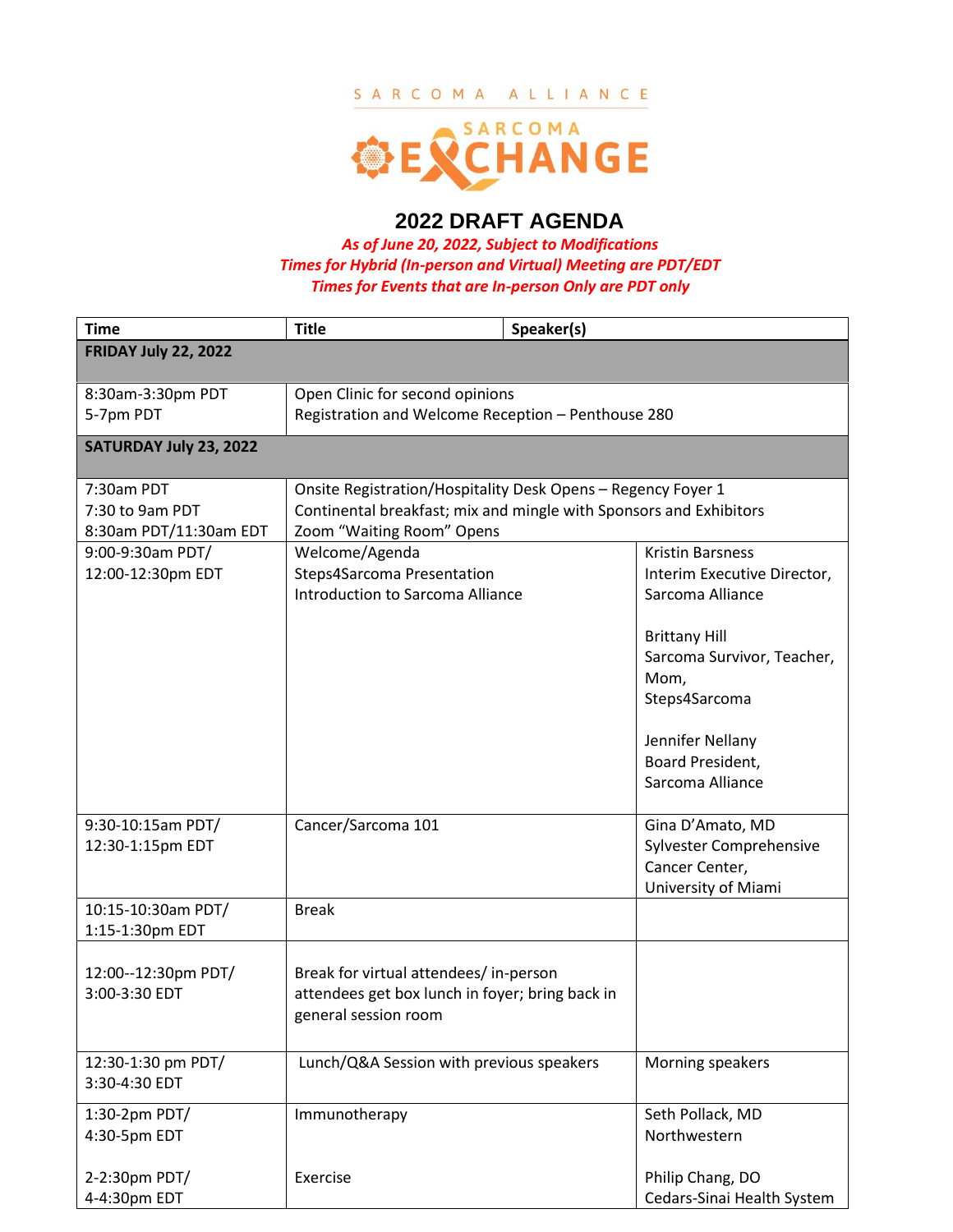### SARCOMA ALLIANCE



## **2022 DRAFT AGENDA**

*As of June 20, 2022, Subject to Modifications Times for Hybrid (In-person and Virtual) Meeting are PDT/EDT Times for Events that are In-person Only are PDT only*

| 2:30-3:15pm PDT/<br>5:30-6:15pm EDT     | Mental Health 101                                                                                                                     | Courtney Hill, MSN,<br>PMHNP-BC                                                                |  |  |
|-----------------------------------------|---------------------------------------------------------------------------------------------------------------------------------------|------------------------------------------------------------------------------------------------|--|--|
| 3:15pm PDT/<br>6:15pm EDT               | Day 1 main sessions end; adjourn to breakouts;<br>end of virtual sessions                                                             |                                                                                                |  |  |
| 3:30-4:45pm PDT                         | <b>Breakout Sessions</b><br>Survivors                                                                                                 | Brandi Benson, Sarcoma<br>Alliance Board Member and<br>Eddie Ramirez, Patient,<br>City of Hope |  |  |
|                                         | Caregiver/Family Support                                                                                                              | Marites Tullius, Sarcoma<br><b>Alliance Board Member</b>                                       |  |  |
|                                         | <b>Mental Health</b>                                                                                                                  | Courtney Hill, MSN,<br>PMHNP-BC                                                                |  |  |
| 4:45pm PDT                              | Breakouts adjourn; break until evening events                                                                                         |                                                                                                |  |  |
| 7:30-9:30pm PDT                         | Dinner and Trivia Night - Regency Ballroom 1                                                                                          | <b>Additional \$25 fee</b><br>required                                                         |  |  |
| <b>SUNDAY July 24, 2022</b>             |                                                                                                                                       |                                                                                                |  |  |
| 7:30am PDT<br>8am PDT/11am EDT          | Onsite Registration/Hospitality Desk opens; Continental breakfast in exhibit<br>area; Zoom "Waiting Room" Opens for virtual attendees |                                                                                                |  |  |
| 8:30-8:45am PDT/<br>11:30-11:45am EDT   | Day 2 Opening Remarks                                                                                                                 | Sarcoma Alliance                                                                               |  |  |
| 8:45-9:15am PDT/<br>11:45am-12:15pm EDT | Second Opinions/Seeing a Specialist                                                                                                   | William Tseng, MD<br>City of Hope                                                              |  |  |
| 9:15-9:45am PDT/<br>12:15-12:45pm EDT   | Roadmap to Resilience                                                                                                                 | Arash Asher, MD<br>Cedars-Sinai Health System                                                  |  |  |
| 9:45-10:15am PDT/<br>12:45-1:15pm EDT   | <b>Survivor Health Care</b>                                                                                                           | Karla Wilson, RN, MSN,<br>FNP-C, CPON<br>City of Hope                                          |  |  |